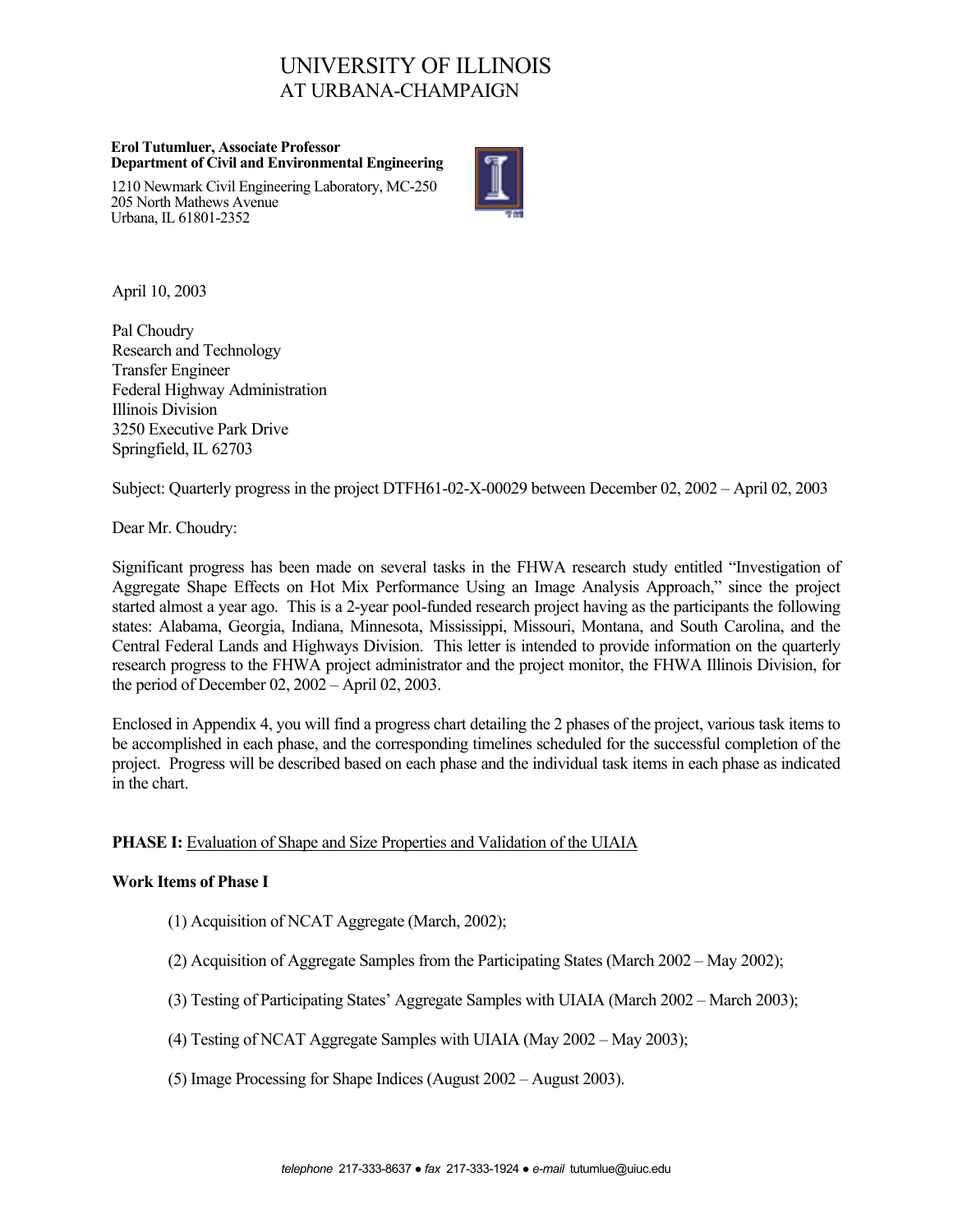#### **Progress to Date in Phase I**

Items (1) "Acquisition of NCAT Aggregate" and (2) "Acquisition of Aggregate Samples from the Participating States" have been completed. So far, all the aggregate samples requested have arrived. As per the research scope of this project, of all the aggregate samples received, 14 coarse aggregate (retained on No.4 square opening sieve) samples from the National Center for Asphalt Technology (NCAT) and 44 coarse aggregate samples from the participating states were selected as representatives for testing and image processing with the University of Illinois Aggregate Image Analyzer (UIAIA). As requested, coarse aggregate samples received are both light in color and sufficient for image testing and mixture design. For detailed information about the aggregate samples, please see Appendix 1 for aggregate samples from NCAT and Appendix 2 for aggregate samples from the participating states.

Item (3) "Testing of NCAT Aggregate Samples with the UIAIA" has been completed ahead of time. Depending on the average sizes and gradation results, anywhere from 300 to 2500 particles were selected for testing to establish a representative bag sample for each material. For materials having mainly smaller particles, a larger number of particles was typically needed to have anywhere from half a kilogram to 2 kilograms of aggregate by weight. Each aggregate sample was processed through the UIAIA system at least twice to verify the repeatability of the results. Only two of the samples had slightly darker particles, which could not be properly detected by the cameras and therefore were not image processed. In total, images of 15,000 particles from 14 samples were acquired and properly documented for image processing to later obtain their shape indices.

Item (4) "Testing of Participating States' Aggregate Samples with the UIAIA" has been completed ahead of the scheduled time (March, 2003). Out of the 44 selected coarse aggregate samples listed in Appendix 2, 5 samples were identified as too dark to be recognized by cameras of the UIAIA system and therefore could not be processed. So far, a total of 40,000 images have been acquired from the 39 aggregate samples and properly documented for image processing to obtain their shape indices. Note that more materials have been requested from Indiana and Mississippi as stated in the previous progress report. As these materials are expected to arrive soon, there will be additional image acquisition and processing to be conducted on these aggregate samples.

Item (5) "Image Processing for Shape Indices" is currently underway. For the images of the NCAT samples, both the image processing part and the analyses of shape indices for volume and weight (using specific gravities), flat and elongated ratio, angularity, gradation have been completed. The image processing and corresponding analyses of shape indices have also been completed for the acquired images of the 39 aggregate samples from the participating states. Surface texture analyses of all the aggregates, however, are still in progress due to the current research being focused on the finalizing the development of the imaging based surface texture index.

Phase I of this study is about finished for all the 39-image analysis suitable light colored aggregates out of the 44 so far received from the participating states. These aggregates have also been processed for most of the imaging based indices with the exception of surface texture index analysis. To be complete in the research study, we are still in need of more aggregates, materials and information for asphalt mixes and mixture designs as shown in Appendix 2. We have contacted Mississippi and Indiana for additional aggregates, mixture designs, and related materials. Further, we also contacted several other states listed in Appendix 2 for obtaining the missing mixture design information. In summary, the remaining Phase I research activities currently focus on obtaining all the missing information and materials from the participating states, processing of the newly arriving coarse aggregate materials using the UIAIA, and processing of the available and newly arriving aggregates for the imaging based indices.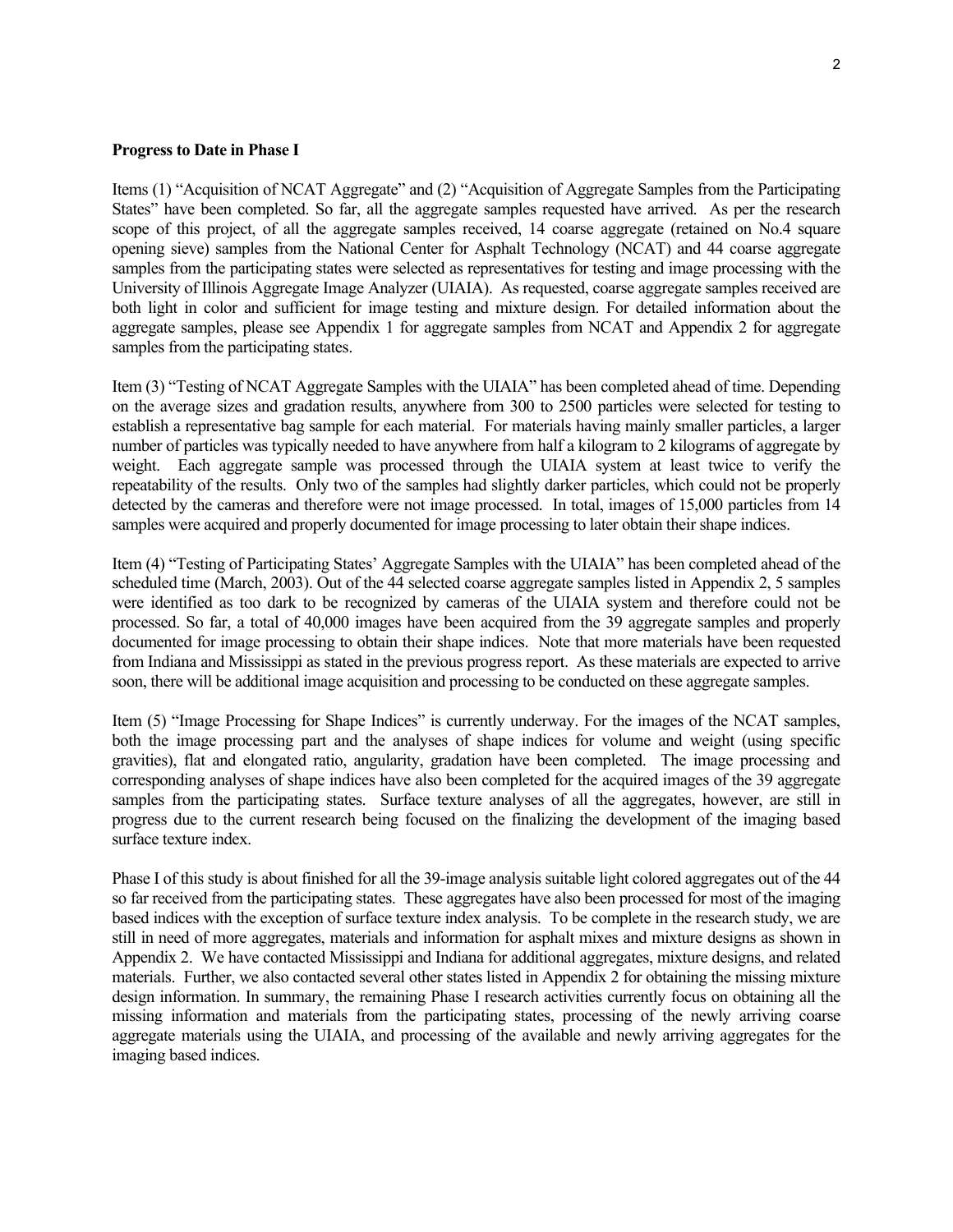## **PHASE II:** Evaluation of the Shape and Size Effects on Hot Mix Performance

## **Work Items of Phase II**

- (1) Preparation and Laboratory Testing of Asphalt Samples;
- (2) NCAT Performance Data Collection;
- (3) Laboratory and Field Data Analysis;
- (4) Report Preparation.

## **Progress to Date in Phase II**

Phase II of the research study involving laboratory asphalt sample preparation and testing is currently underway at our Advanced Transportation Research and Engineering Laboratory (ATREL) in Rantoul, Illinois. As of April 2003, in accordance with the project timetable (see Appendix 4), we have made progress in task item (1) "Preparation and Laboratory testing of Asphalt Samples." Appendix 3 lists asphalt mixture designs received from the participating states and the asphalt mix specimen preparation and testing progress in the laboratory. So far, out of the 10 participating states, we have received a total of 3 complete sets of mix designs from Federal Lands and Highways Division (NM mix), Federal Lands and Highways Division (OK mix), and Montana ("Design 2"). As also indicated in Appendix 3, we have made 3 gyratory specimens for each of these mix designs in the laboratory. We are now in the process of finalizing test procedures for performance testing. We will very soon start testing of these mixes for resilient modulus and permanent deformation properties.

Many of the states that include Montana ("Design 1"), Minnesota (2 designs), Mississippi (1 design) and Missouri (3 designs) did not report the mixing and compaction temperatures needed for Superpave gyratory specimen preparation. We are in the process of contacting these states to obtain the missing temperature information before we can make asphalt specimens in the laboratory. In addition, we need to obtain more materials and mixture designs from South Carolina (asphalt binder and mixture designs), Indiana (both aggregate and asphalt binder), and Georgia (mixture designs) as indicated in Appendix 2. Further, three of the Alabama NCAT mix designs contain up to 3 of the image processed coarse aggregates in each mix. We are in the process of requesting related materials (asphalt binder and mixture designs) for making gyratory specimens for these Alabama NCAT mixes in the laboratory.

Asphalt mix samples are prepared in the laboratory for resilient modulus and performance testing strictly following the four major testing and analysis steps of the Superpave mixture design procedure:

- (a) Selection of materials (aggregate, binders, modifiers, etc.);
- (b) Selection of a design aggregate structure;
- (c) Selection of the optimum design asphalt binder content;
- (d) Evaluation of moisture sensitivity of the design asphalt mixture using AASHTO T283.

Note that the selections mentioned in these steps were already made and presented to us by the participating states for the 10-job mix formulas received so far. For correlating better the laboratory testing results to mix performances from NCAT track test, a typical 7% field air void content was specified as the target air voids content for compacting asphalt specimens in the laboratory. After preparing the samples, resilient modulus and permanent deformation (rutting) tests will be conducted on the specimens. We are currently finalizing the selection of the appropriate test procedures following the AASHTO and recent Superpave recommendations.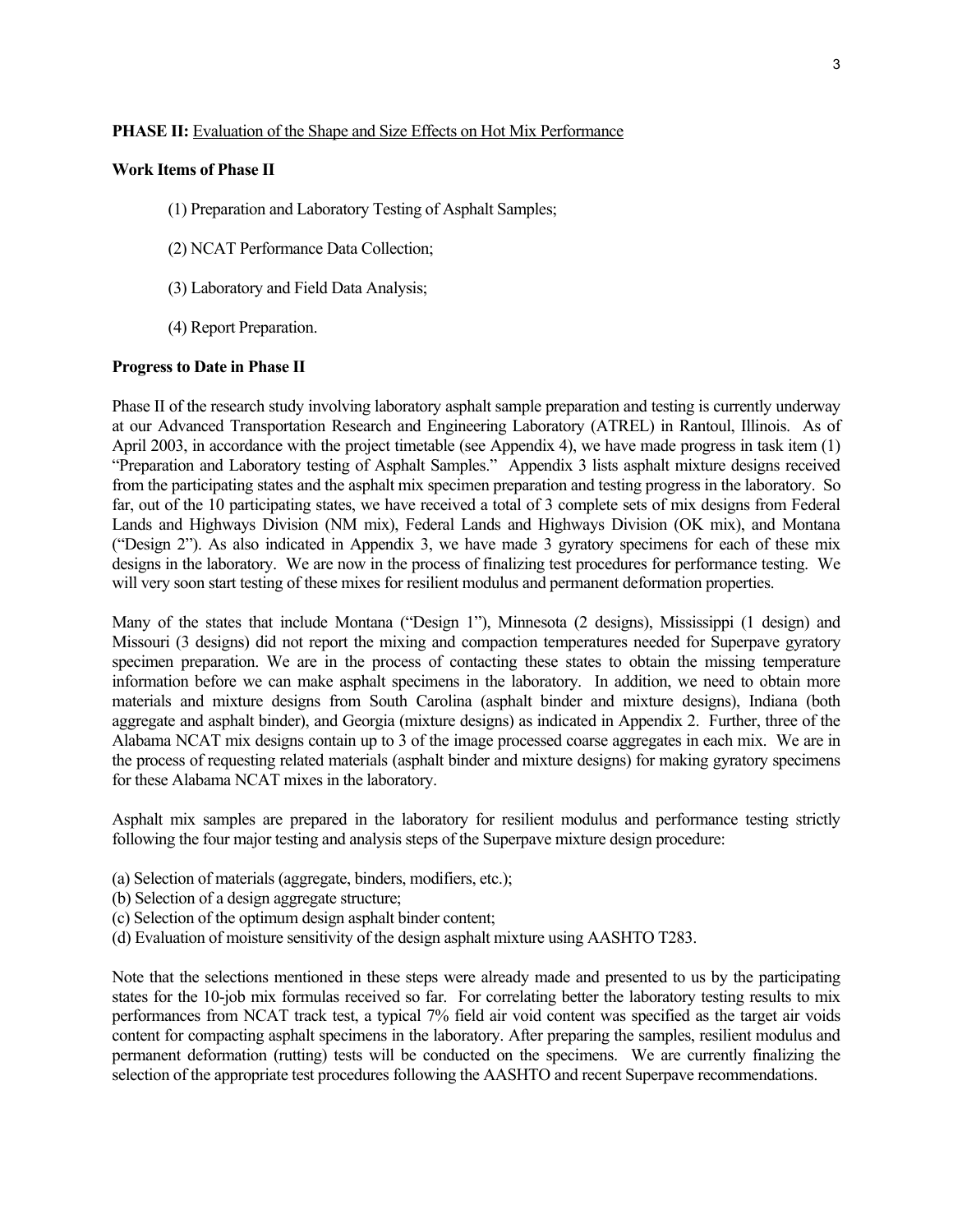The imaging based aggregate shape factors determined in Phase I will eventually be used to quantify the influences of particle shape on asphalt concrete mix performances and establish proper aggregate criteria. For the Phase II work item "(2) NCAT Performance Data Collection," a recent NCAT study report (No. 2002-12, November 2002) has been obtained on "NCAT Test Track Design, Construction, and Performance." This report is presently studied for field performance data fro. Other Phase II work items (3), and (4) have not yet started in accordance with the timetable shown in Appendix 4.

We will soon have to decide on a meeting date, possibly in June or early July 2003, to organize a project progress meeting as suggested in the time table in Appendix 4. This meeting to be held in the campus of University of Illinois will further give a chance to the project monitor(s) and the representatives of all the participant states to evaluate the progress made in this pool-funded study.

I am happy report to you that we are on time with the scheduled tasks and making good progress in the project. Should you have any questions, you can always contact me at (217) 333-8637 or send e-mail to tutumlue@uiuc.edu.

Sincerely,

Erol Tutumluer, Ph.D. Associate Professor of Civil Engineering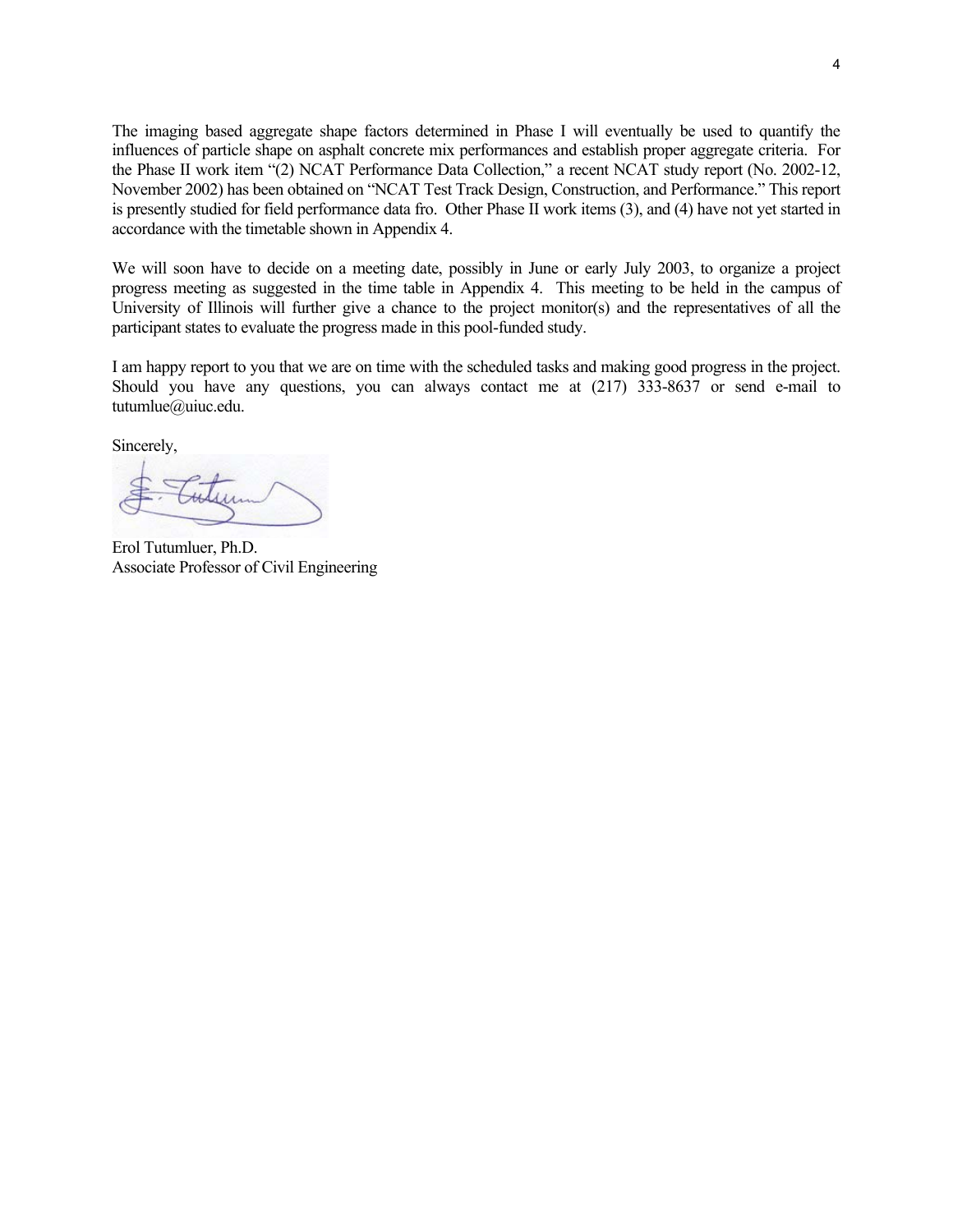| <b>STATE</b>   | <b>AGGREGATES</b>                | <b>TYPE</b> |
|----------------|----------------------------------|-------------|
|                | Calera 67                        | Gravel      |
|                | Calera <sub>7</sub>              | Granite     |
|                | Calera 821                       | Limestone   |
|                | Calera 822                       | Limestone   |
|                | Calera 89                        | Gravel      |
| Alabama        | Calera 892                       | Limestone   |
|                | Jemison 1/2 Crushed gravel       | Gravel      |
|                | Jemison 3/8 crushed gravel       | Gravel      |
|                | Jemison Concrete sand            | Sand        |
|                | <b>Summit sandstone 8</b>        | Sandstone   |
|                | Summit sandstone sand            | Sand        |
|                | Gadsden slag 78                  | Slag        |
|                | Gadsden slag 8910                | Slag        |
| Indiana        | Indiana 1                        | limestone   |
|                | Columbus 6                       | Granite     |
|                | <b>Columbus 7</b>                | Granite     |
|                | Columbus 89                      | Granite     |
| Georgia        | Columbus M10                     | Granite     |
|                | Columbus W10                     | Granite     |
|                | Lithia springs 7                 | Granite     |
|                | Lithia springs 89                | Granite     |
|                | <b>Blain 1/2 crushed gravel</b>  | Gravel      |
|                | <b>Blain 3/4 crushed gravel</b>  | Gravel      |
| Mississippi    | Blain coarse sand                | Sand        |
|                | Blain 3/8 crushed gravel         | Gravel      |
|                | Falco agricultural lime          | Limestone   |
|                | Blacksburg regular screens       | Granite     |
|                | <b>Blacksburg 67</b>             | Granite     |
|                | <b>Blacksburg 78M</b>            | Granite     |
| South Carolina | Blacksburg manufactured sand     | Sand        |
|                | Gray court #10 manufactured sand | Sand        |
|                | Gray court 6M                    | Granite     |
|                | Gray court 789                   | Granite     |
|                | Gray court regular screenings    | Granite     |

**Appendix 1. A**ggregate Samples from NCAT

Note: Samples in bold are the selected coarse aggregate samples for image analysis. For the NCAT aggregate samples, image testing and processing for shape indices have been completed.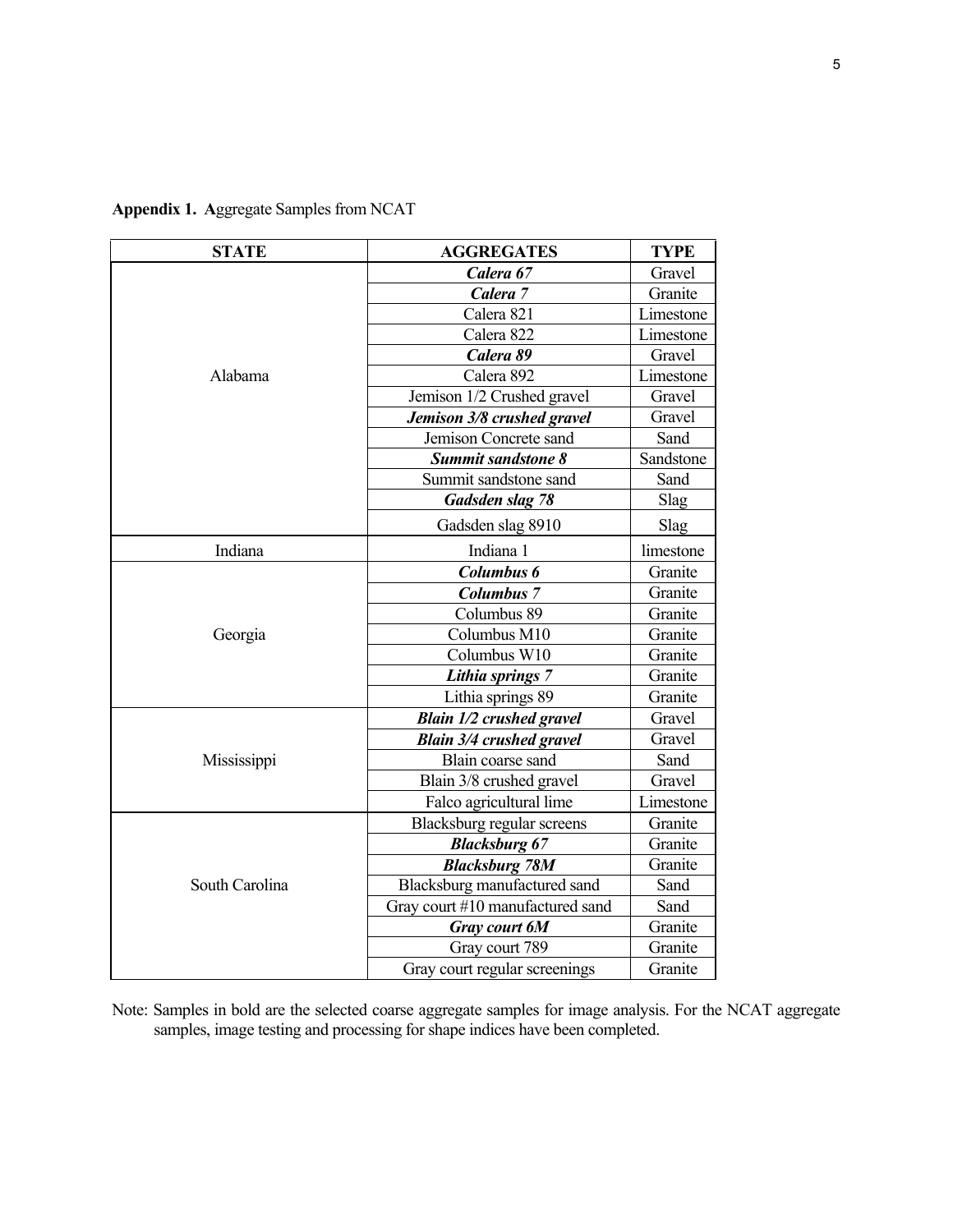|  | Appendix 2. Materials and Mixture Designs from the Participating States |  |  |
|--|-------------------------------------------------------------------------|--|--|
|  |                                                                         |  |  |

| State No.    | <b>State</b>                                    | Mix No.          |
|--------------|-------------------------------------------------|------------------|
| 1            | <b>Federal Lands and Highways Division (NM)</b> | 1 mix            |
|              | $* 7/8"$ Rock                                   |                  |
|              | * Coarse Aggregate                              |                  |
|              | * Intermediate Aggregate                        |                  |
|              | Asphalt Binder P6 58-34 (2)                     |                  |
|              | <b>Crushed Fines</b>                            |                  |
|              | <b>Hydrated Lime</b>                            |                  |
| $\mathbf{2}$ | <b>Federal Lands and Highways Division (OK)</b> | 1 mix            |
|              | $*$ 1" Rock                                     |                  |
|              | $* 1/2"$ Rock                                   |                  |
|              | Screenings                                      |                  |
|              | P6 70-28 Asphalt (2)                            |                  |
|              | Sand                                            |                  |
|              | <b>Stone Sand</b>                               |                  |
| $\mathbf{3}$ | <b>Minnesota</b>                                | 2 mixes          |
|              | Maple Grove Mix                                 |                  |
|              | Meridian St. Cloud 3/4" Unwashed Sand           |                  |
|              | Meridian St. Cloud CA-50                        |                  |
|              | Meridian St. Cloud FA-3                         |                  |
|              | Barton Elk River #1 Washed Sand                 |                  |
|              | Kraemer Burnsville Washed Sand                  |                  |
|              | Meridian Washed Sand                            |                  |
|              | Red Rock Mix                                    |                  |
|              | * Barton Denmark BA-2                           |                  |
|              | *Kraemer Burnsville 9/16" Chip                  |                  |
|              | <i>*Kraemer Burnsville Class 2</i>              |                  |
|              | Camas "Shiely" West Lakeland Washed Sand        |                  |
|              | Camas Nelson Man. Sand (Class D)                |                  |
|              | <b>Mn/DOT 58-28 AC</b>                          |                  |
| Λ            | <b>Mississippi</b>                              | 1 <sub>mix</sub> |
|              | Dickerson Bowen Madison Mix                     |                  |
|              | <i>*Crushed Gravel (4 bags)</i>                 |                  |
|              | <i>*Crushed Limestone (2 bags)</i>              |                  |
|              | <b>Agricultural Limestone</b>                   |                  |
|              | <b>Asphalt Binder</b>                           |                  |
|              | <b>Coarse Sand</b>                              |                  |
|              | Hydrated Lime                                   |                  |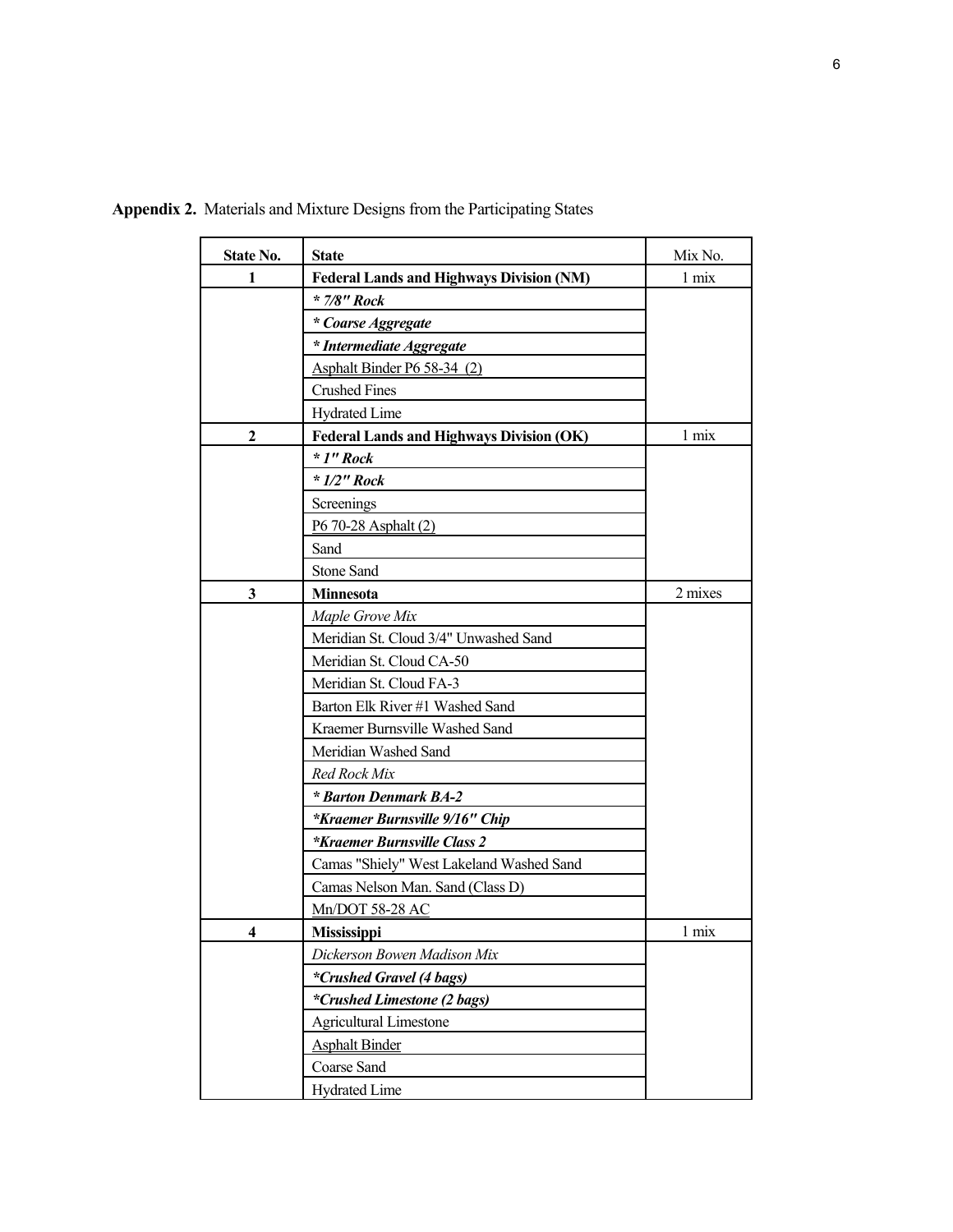| 5 | <b>Missouri</b>                        | 3 mixes |
|---|----------------------------------------|---------|
|   | <b>Brickey's Mix</b>                   |         |
|   | * Brickeys 1"                          |         |
|   | * Brickeys 1/2"                        |         |
|   | * Brickeys 3/4"                        |         |
|   | * Brickeys 3/8"                        |         |
|   | <b>Burlington Mix</b>                  |         |
|   | <i>*1/2" Burlington</i>                |         |
|   | * 3/4" Joornagan, Joe Howard Qy        |         |
|   | *1/4" Chips Tower Rock                 |         |
|   | $1/2$ " Base                           |         |
|   | Clean Mix                              |         |
|   | *1 1/2" Clean Stone                    |         |
|   | *1/2" Clean Stone                      |         |
|   | *3/4" Clean Stone                      |         |
|   | LOF                                    |         |
|   | Man. Sand                              |         |
|   | <b>MOR Life</b>                        |         |
|   | PG 64-22 Asphalt                       |         |
|   | Screenings                             |         |
|   | TRSG Man. Sand                         |         |
| 6 | <b>South Carolina</b>                  | N/A     |
|   | * Blacksburg 67 (NCAT)                 |         |
|   | * Blacksburg 78M (NCAT)                |         |
|   | * Gray Court 6M (NCAT)                 |         |
|   | * Gray Court 789                       |         |
|   | * Marlboro 67                          |         |
|   | * Marlboro 789                         |         |
|   | Blacksburg Man. Sand                   |         |
|   | <b>Blacksburg Regular Screening</b>    |         |
|   | <b>Gray Court Regular Screenings</b>   |         |
| 7 | Georgia                                | N/A     |
|   | HMA 12 coarse aggregate                |         |
|   | *Lithia Springs                        |         |
|   | *Handson and Candler Coarse aggregate  |         |
|   | M10 W10 Lime (binder)                  |         |
|   | Fine aggregate liquid AC lime (binder) |         |
|   | <b>Binder</b>                          |         |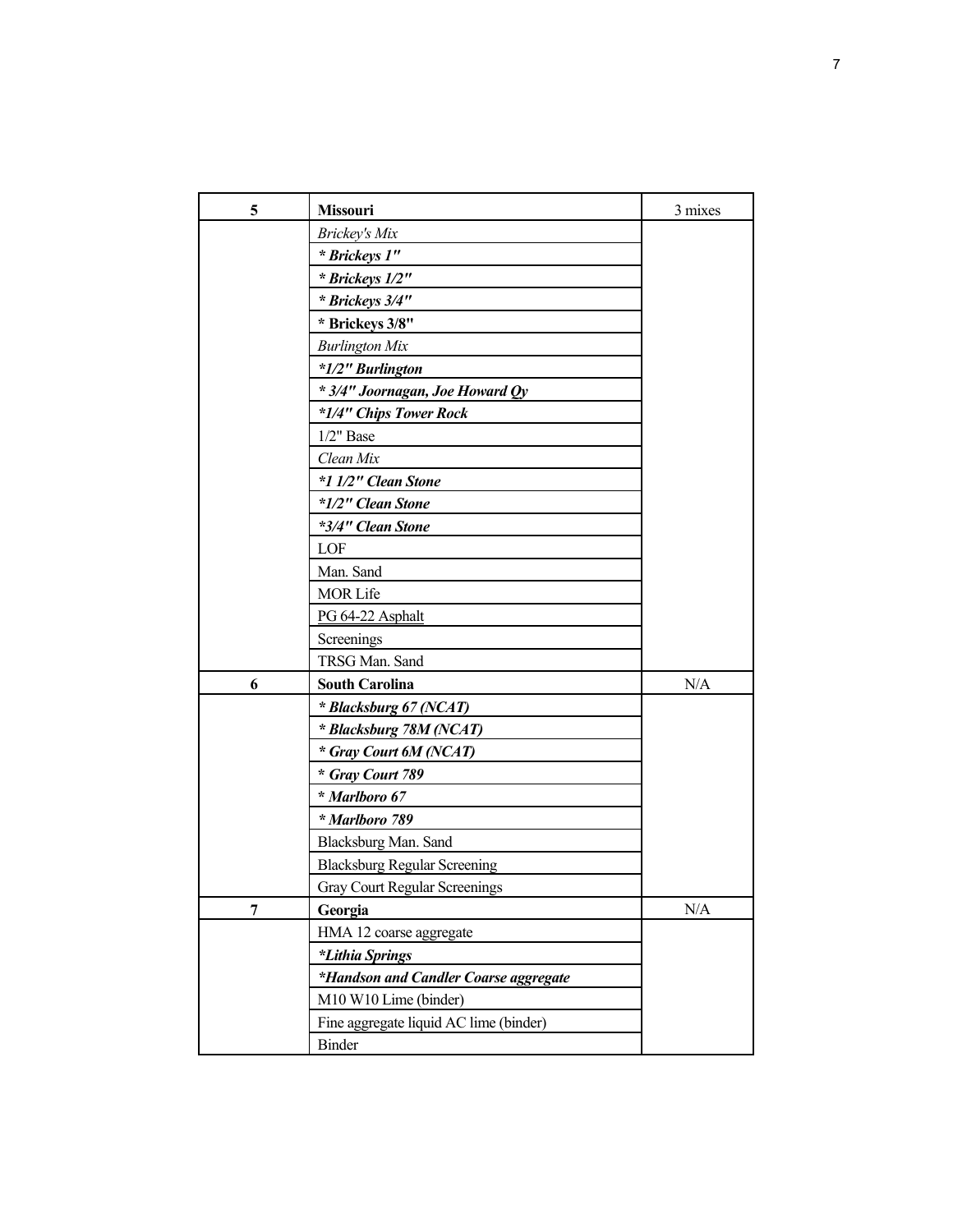| 8  | Indiana                             | $1 \text{ mix}$ |
|----|-------------------------------------|-----------------|
|    | * Indiana 1                         |                 |
| 9  | Alabama                             | N/A             |
|    | * Calera 7 (NCAT)                   |                 |
|    | * Calera 89 (NCAT)                  |                 |
|    | * Columbus 7 Granite 7 (NCAT)       |                 |
|    | * Jemison 1/2 crushed gravel (NCAT) |                 |
|    | * Jemison 3/8 crushed gravel        |                 |
|    | * Summit sandstone 8 (NCAT)         |                 |
|    | Calera 821                          |                 |
|    | Calera 892                          |                 |
|    | Columbus 89 Granite 89              |                 |
|    | Columbus M10 granite M10            |                 |
|    | Columbus W10 Granite W10            |                 |
|    | Jemison concrete sand natural sand  |                 |
|    | Summit sandstone sand               |                 |
| 10 | Montana                             | 2 mixes         |
|    | <b>Crushed Fines</b>                |                 |
|    | <b>Washed Crushed Fines</b>         |                 |
|    | *3/8 Inch Chips                     |                 |
|    | *Coarse Aggregate                   |                 |
|    | Fines                               |                 |
|    | *Intermediate Aggregate             |                 |
|    | *Coarse Aggregate                   |                 |
|    | <b>Asphalt Binder</b>               |                 |

Notes: Samples in bold are selected as coarse aggregate samples.

Image testing and processing for samples beginning with a star have been completed.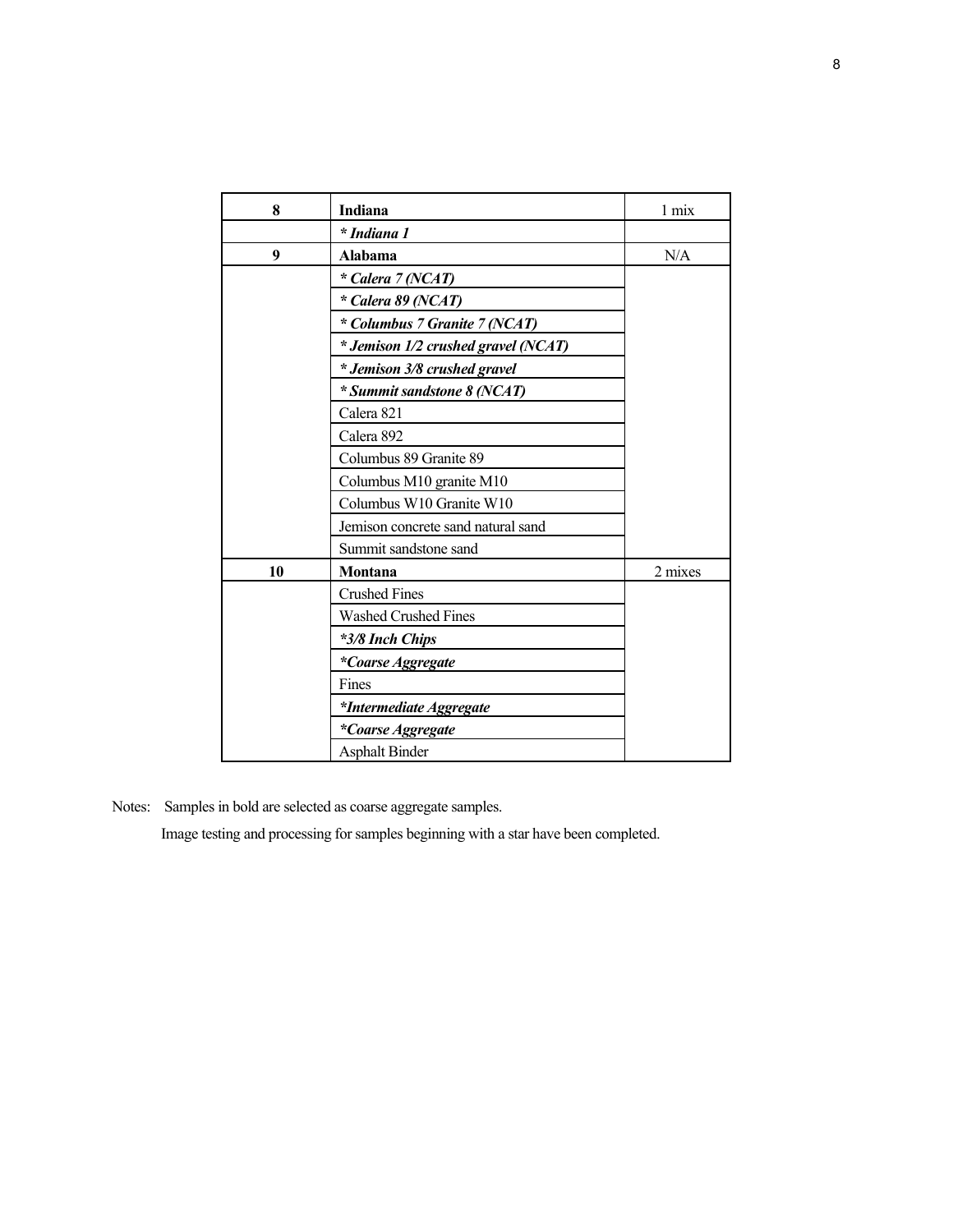| <b>Appendix 3.</b> Progress In the Asphalt Testing Laboratory Study |  |  |
|---------------------------------------------------------------------|--|--|
|                                                                     |  |  |

|                                          | <b>ATREL Laboratory Research Progress</b>                   |                                            |                                                |  |  |  |
|------------------------------------------|-------------------------------------------------------------|--------------------------------------------|------------------------------------------------|--|--|--|
| <b>Mixture Designs</b>                   | <b>Gyratory Mix</b><br><b>Preparation (3)</b><br>specimens) | <b>Resilient</b><br><b>Modulus Testing</b> | <b>Permanent</b><br><b>Deformation Testing</b> |  |  |  |
| Federal Lands and Highways Division (NM) | Completed                                                   |                                            |                                                |  |  |  |
| Federal Lands and Highways Division (OK) | Completed                                                   |                                            |                                                |  |  |  |
| Minnesota Design 1                       |                                                             |                                            |                                                |  |  |  |
| Minnesota Design 2                       | Completed                                                   |                                            |                                                |  |  |  |
| Mississippi                              |                                                             |                                            |                                                |  |  |  |
| Missouri Design 1                        |                                                             |                                            |                                                |  |  |  |
| Missouri Design 2                        |                                                             |                                            |                                                |  |  |  |
| Missouri Design 3                        |                                                             |                                            |                                                |  |  |  |
| South Carolina                           |                                                             |                                            |                                                |  |  |  |
| Georgia                                  |                                                             |                                            |                                                |  |  |  |
| Indiana                                  |                                                             |                                            |                                                |  |  |  |
| Alabama                                  |                                                             |                                            |                                                |  |  |  |
| Montana Design 1                         |                                                             |                                            |                                                |  |  |  |
| Montana Design 2                         |                                                             |                                            |                                                |  |  |  |